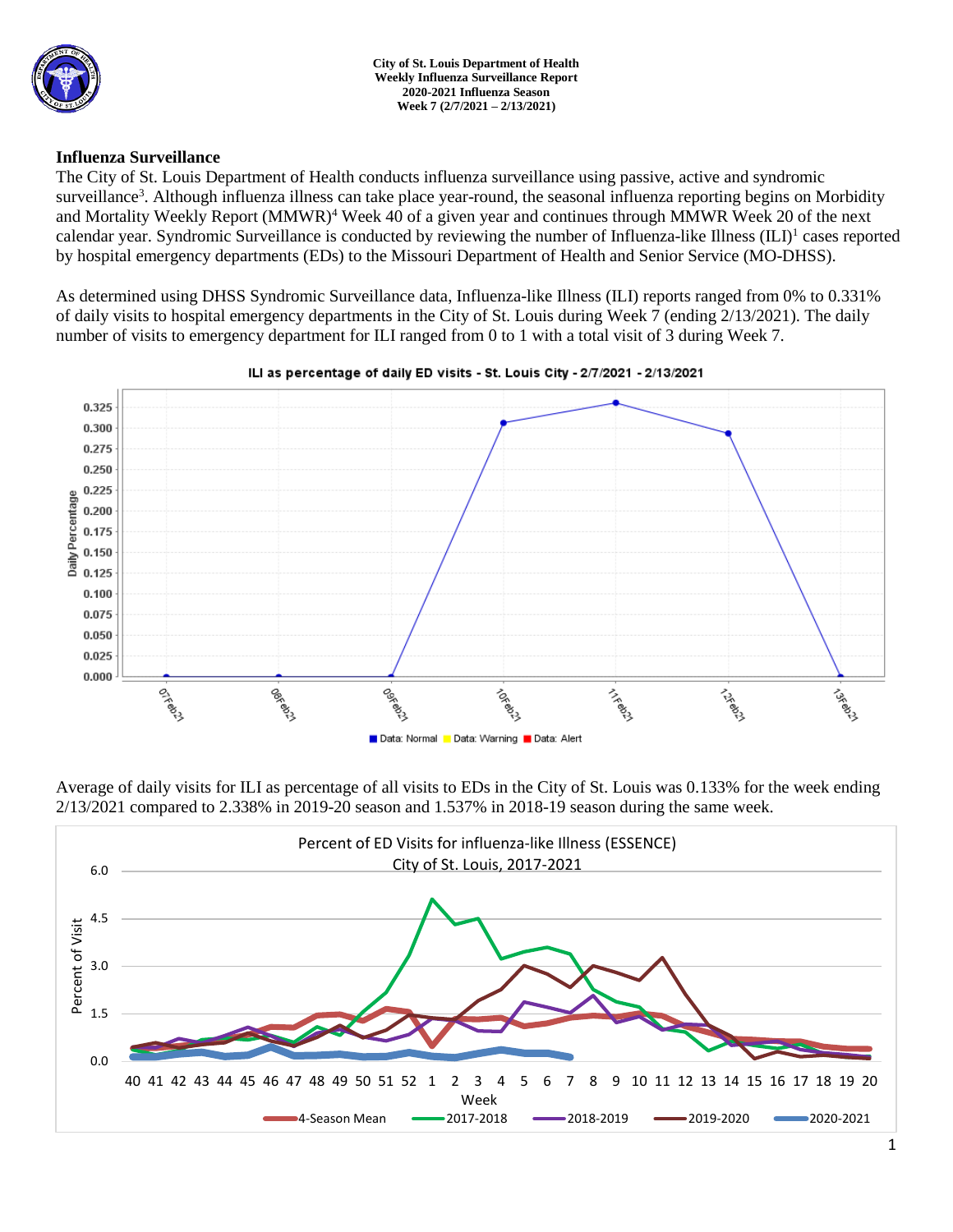

Passive Surveillance is conducted through reporting of confirmed influenza cases<sup>2</sup> from various surveillance sites like hospitals, offices of healthcare providers, and laboratories. As of the current influenza season, for the week ending  $2/13/2021$ , there have been 6 cases of Influenza A and 9 cases of Influenza B for a total of 15 influenza cases from the city of St. Louis. Influenza A accounted for 40% and influenza B accounted for 60% of total influenza cases. The data of the latest weeks is provisional and is subject to change in the following weeks.

## **Table 1: Number of Laboratory Positive Influenza Cases by Influenza Type**

| Influenza Type              | Week 4<br>$(1/17/2021 -$<br>1/23/2021 | Week 5<br>$(1/24/2021 -$<br>1/30/2021 | Week 6<br>$(1/31/2021 -$<br>2/6/2021 | Week 7<br>$(2/7/2021 -$<br>2/13/2021 | 2020-2021*<br>Season-to-Date | Percentage |
|-----------------------------|---------------------------------------|---------------------------------------|--------------------------------------|--------------------------------------|------------------------------|------------|
| Influenza A                 | 0                                     |                                       |                                      |                                      | 6                            | 40%        |
| Influenza B                 | 0                                     |                                       | 0                                    |                                      | 9                            | 60%        |
| Influenza unknown / Untyped | 0                                     |                                       | 0                                    |                                      |                              | 0%         |
| <b>Total</b>                | 0                                     |                                       |                                      |                                      | 15                           | 100%       |

# **Table 2: Number of Laboratory Confirmed Influenza Cases by Age Group**

| <b>Age Group</b> | Week 4<br>$(1/17/2021 -$<br>1/23/2021 | Week 5<br>$(1/24/2021 -$<br>1/30/2021 | Week 6<br>$(1/31/2021 -$<br>2/6/2021 | Week 7<br>$(2/7/2021 -$<br>2/13/2021 | 2020-2021*<br>Season-to-Date | Percentage |
|------------------|---------------------------------------|---------------------------------------|--------------------------------------|--------------------------------------|------------------------------|------------|
| 0 to 4 years     | 0                                     | 0                                     |                                      | 0                                    |                              | 13%        |
| 5 to 14 years    | 0                                     | 0                                     | 0                                    | $\mathbf{0}$                         |                              | 13%        |
| 15 to 24 years   | 0                                     | 0                                     | 0                                    | $\mathbf{0}$                         |                              | 13%        |
| 25 to 49 years   | 0                                     | O                                     | 0                                    | $\Omega$                             |                              | 33%        |
| 50 to 64 years   | 0                                     |                                       | 0                                    | $\Omega$                             |                              | 13%        |
| 65+ years        | 0                                     |                                       | 0                                    | O                                    |                              | 13%        |
| <b>Total</b>     |                                       |                                       |                                      |                                      | 15                           | 100%       |

# **Table 3: Number of Laboratory Confirmed Influenza Cases by Age Group and Type**

For Cases Reported between 09/27/2020 and 2/13/2021

| <b>Age Group</b> | <b>Type A</b> |      | <b>Type B</b> |      | <b>Unknown Type</b> |   | <b>Total</b> |      |
|------------------|---------------|------|---------------|------|---------------------|---|--------------|------|
|                  | n             | %    | n             | %    | n                   | % | n            | %    |
| 0 to 4 years     |               | 16.7 |               | 11.1 |                     |   |              | 13.3 |
| 5 to 14 years    |               | 33.3 |               | 0.0  |                     |   |              | 13.3 |
| 15 to 24 years   |               | 16.7 |               | 11.1 |                     |   |              | 13.3 |
| 25 to 49 years   |               | 0.0  |               | 55.6 |                     |   |              | 33.3 |
| 50 to 64 years   |               | 16.7 |               | 11.1 |                     |   |              | 13.3 |
| 65+ years        |               | 16.7 |               | 11.1 |                     |   |              | 13.3 |
| Total            |               |      |               |      |                     |   | 15           |      |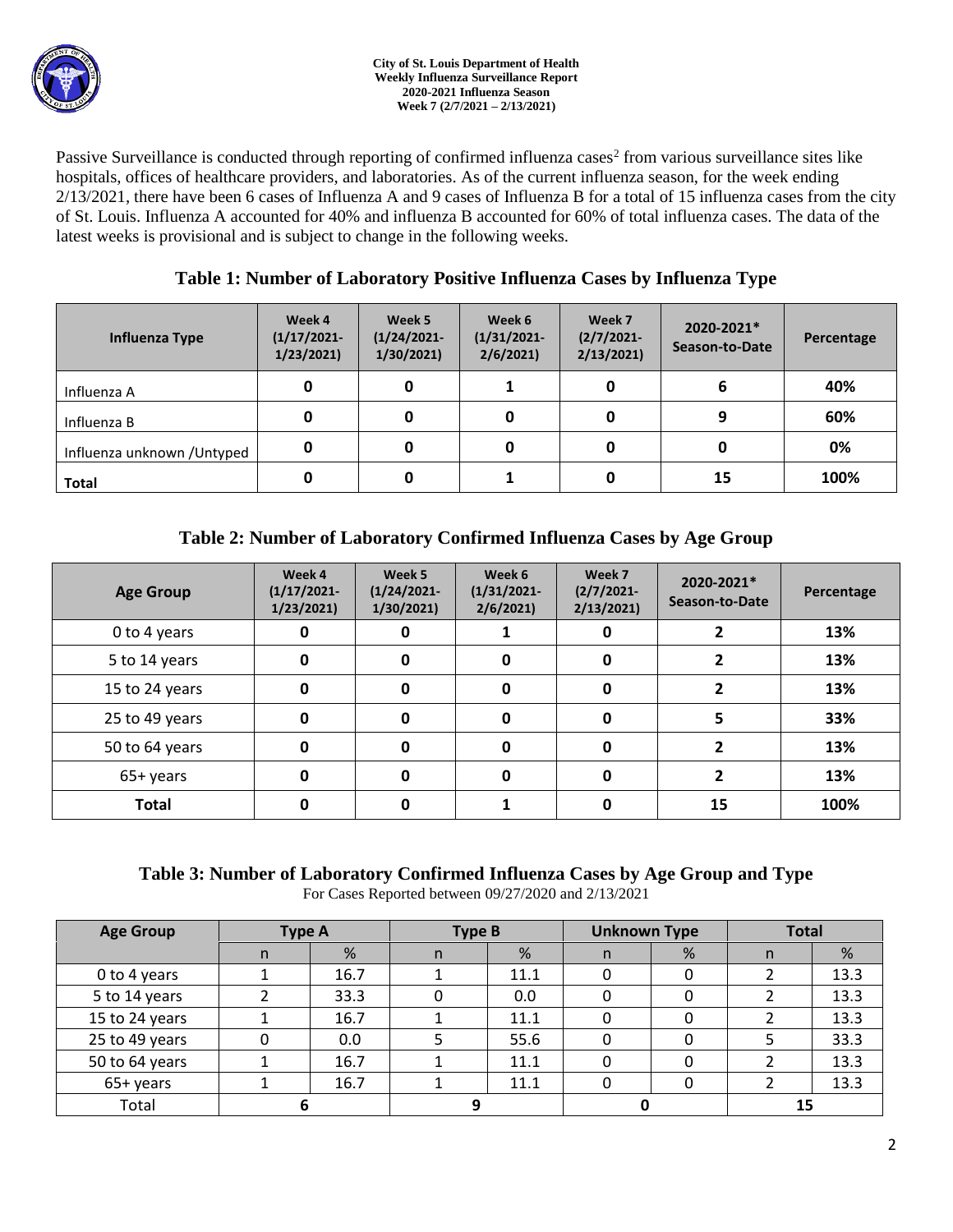

**Previous** 

T

T

| <b>Previous</b>                                                                                                                                                                                                                                                                                                                                                                                                                                                                                                                  |           |           |           |           |              | 4-Season    | 4-Season      |  |  |  |
|----------------------------------------------------------------------------------------------------------------------------------------------------------------------------------------------------------------------------------------------------------------------------------------------------------------------------------------------------------------------------------------------------------------------------------------------------------------------------------------------------------------------------------|-----------|-----------|-----------|-----------|--------------|-------------|---------------|--|--|--|
| <b>Seasons</b>                                                                                                                                                                                                                                                                                                                                                                                                                                                                                                                   | 2016-2017 | 2017-2018 | 2018-2019 | 2019-2020 | 2020-2021    | <b>Mean</b> | <b>Median</b> |  |  |  |
| Week 4                                                                                                                                                                                                                                                                                                                                                                                                                                                                                                                           | 124       | 278       | 108       | 64        | $\mathbf 0$  | 144         | 116           |  |  |  |
| Week 5                                                                                                                                                                                                                                                                                                                                                                                                                                                                                                                           | 262       | 282       | 131       | 255       | 0            | 233         | 259           |  |  |  |
| Week 6                                                                                                                                                                                                                                                                                                                                                                                                                                                                                                                           | 348       | 194       | 121       | 374       | $\mathbf{1}$ | 259         | 271           |  |  |  |
| Week 7                                                                                                                                                                                                                                                                                                                                                                                                                                                                                                                           | 308       | 239       | 185       | 255       | $\pmb{0}$    | 247         | 247           |  |  |  |
| Laboratory Confirmed Cases of Influenza<br>City of St. Louis, 2020-21, Compared to Previous 4 Seasons<br>800<br>600<br>Counts<br>400<br>200<br>0<br>50<br>$\overline{a}$<br>$\frac{8}{4}$<br>$\overline{6}$<br>45<br>46<br>51<br>52<br>$\Xi$<br>$\frac{8}{10}$<br>19<br>$\overline{41}$<br>$\overline{a}$<br>$\frac{1}{2}$<br>4<br>$\overline{\phantom{0}}$<br>음<br>20<br>21<br>$\overline{4}$<br>₩<br>24<br>17<br>₩<br>급<br><b>CDC</b> week<br>■4-Season Mean<br>$-2019-2020$<br>■2020-2021<br>$-2017 - 2018$<br>$-2018 - 2019$ |           |           |           |           |              |             |               |  |  |  |

### **Table 4: Total Number of Laboratory Confirmed Influenza Cases Through Previous 4 Seasons**

 $\overline{\phantom{a}}$ 

T

### **City of St. Louis Influenza Outbreaks:**

During the week ending 2/13/2021, there have been no outbreaks of influenza reported to the City of St. Louis Department of Health.